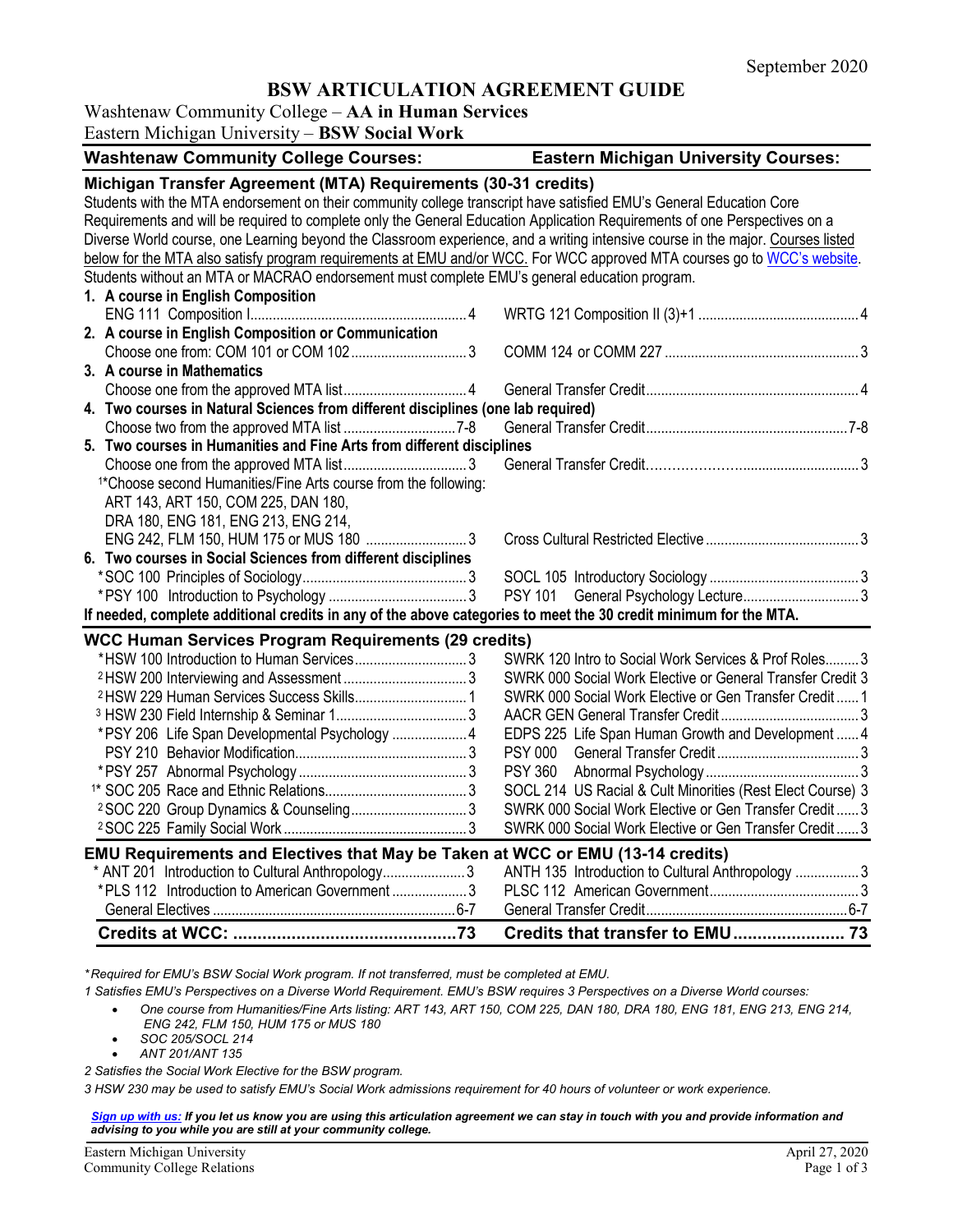# **BSW ARTICULATION AGREEMENT GUIDE**

Washtenaw Community College – **AA in Human Services** Eastern Michigan University – **BSW Social Work**

## **Completion of the BSW Social Work at EMU**

#### **Program Admission Process:**

- 1. Overall GPA of 2.3 or higher at time of admission to BSW program
- 2. Submission of an application which will be distributed in SWRK 251.
- 3. Completion of 40 hrs of post-high school volunteer, employment or internship experience in a human service setting.
- 4. Completion of introductory social work courses: SWRK 120, SWRK 200, SWRK 222, & SWRK 251 with grades of "C" or higher
- 5. Submission of a reflective essay completed in SWRK 251.

Meet with a BSW advisor to develop a Plan of Study and review progress to date

# **Major Requirements** (51

| 51 credits) |  |
|-------------|--|
|             |  |

**Pre-Admission Requirements (7 credits)**

| <sup>2</sup> SWRK 200 | Human Diversity and Social Justice3                            |   |
|-----------------------|----------------------------------------------------------------|---|
|                       | <sup>2</sup> SWRK 222    Social Welfare Policies & Services 3  |   |
|                       | <sup>2</sup> SWRK 251 Self-Assessment for the Profession of SW | 1 |

#### **Program Requirements (44 credits)**

| SWRK 451 Social Work Practice with People of Color 3                |  |
|---------------------------------------------------------------------|--|
| SWRK 450 Social Work Practice with Women and Girls 3                |  |
| SWRK 430 SW Eval & Research: Qual & Stat Mthds  4                   |  |
| SWRK 409 Generalist Social Work Practice with Groups . 3            |  |
| SWRK 408 Generalist SW Practice: Orgs & Communities 3               |  |
| SWRK 405 Analysis & Change of Social Welfare Policies 3             |  |
| <sup>1</sup> SWRK 350L2 General SW Practice: Orgs & Communities . 3 |  |
| <sup>3</sup> SWRK 319W Writing for Agency Practice  3               |  |
| SWRK 318 Practice I: Skill Integration Seminar  1                   |  |
| SWRK 317 Foundations of Social Work Practice 3                      |  |
| SWRK 315 Theoretical Bases for Social Work Practice 3               |  |
|                                                                     |  |

*<sup>1</sup> Satisfies EMU's Learning beyond the Classroom general education requirement.*

*2 Students may concurrently register in SWRK 200, 251 and 222 at EMU while completing the program at WCC; or take during the spring/summer semester prior to starting the Social Work sequence at EMU. These courses are pre-requisites for all upper division SWRK courses.* 

*3 Satisfies EMU's Writing Intensive requirement.*

*Note: Students will apply for admission to the Social Work program while enrolled in SWRK 251.*